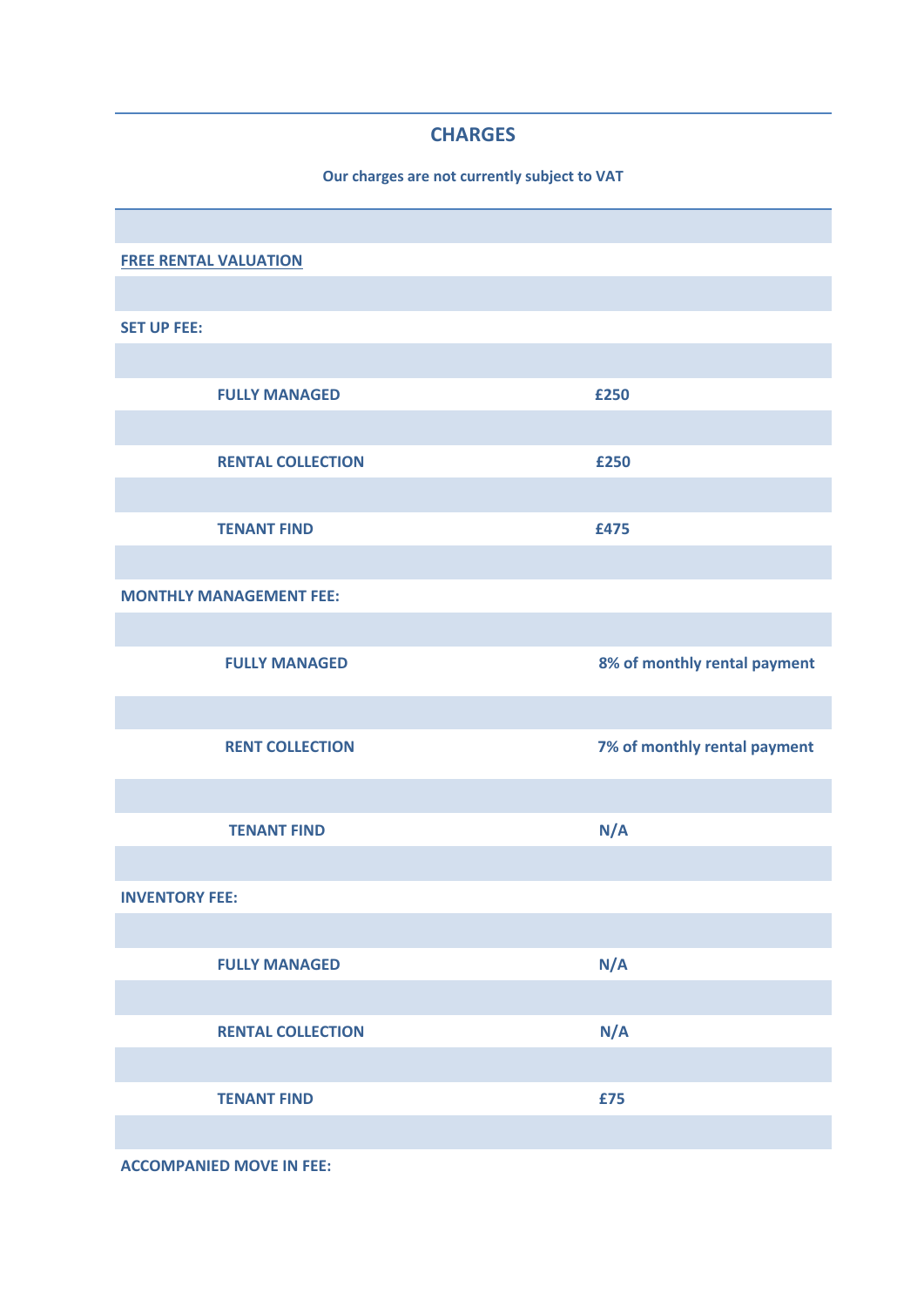| <b>FULLY MANAGED</b>             | £45 |  |  |
|----------------------------------|-----|--|--|
|                                  |     |  |  |
| <b>RENTAL COLLECTION</b>         | £45 |  |  |
|                                  |     |  |  |
| <b>TENANT FIND</b>               | £75 |  |  |
|                                  |     |  |  |
| <b>DEPOSIT REGISTRATION FEE:</b> |     |  |  |
|                                  |     |  |  |
| <b>FULLY MANAGED</b>             | N/A |  |  |
|                                  |     |  |  |
| <b>RENTAL COLLECTION</b>         | N/A |  |  |
|                                  |     |  |  |
| <b>TENANT FIND</b>               | £25 |  |  |
|                                  |     |  |  |
| <b>RENT RENEWAL FEE:</b>         |     |  |  |
|                                  |     |  |  |
| <b>LANDLORD'S SHARE</b>          | £40 |  |  |
|                                  |     |  |  |
| <b>CHECK OUT FEE:</b>            |     |  |  |
|                                  |     |  |  |
| <b>LANDLORD'S SHARE</b>          | £45 |  |  |
|                                  |     |  |  |
| LET AND RENT COLLECTION ONLY     |     |  |  |
|                                  |     |  |  |
|                                  |     |  |  |

**FEE FOR EACH MONTHLY PAYMENT / STATEMENT £30**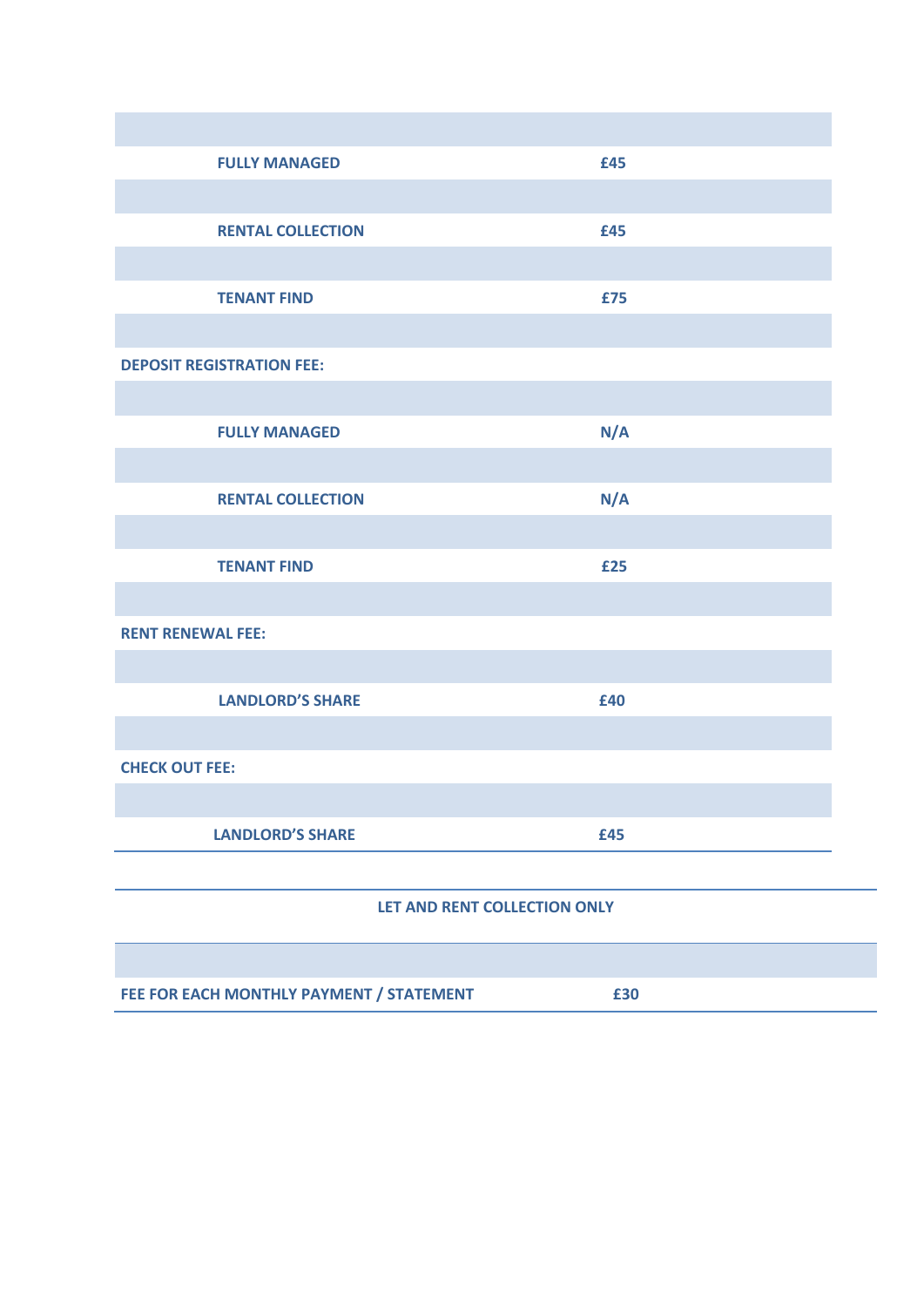## **OPTIONAL FEES IRRESPECTIVE OF SERVICE LEVEL PROVIDED**

| <b>SERVING A SECTION 21 NOTICE</b>         | £120 |  |
|--------------------------------------------|------|--|
| <b>CONSOLODATION OF RENTAL STATEMENTS</b>  | £30  |  |
| <b>ADDITIONAL PROPERTY VISITS</b>          | £40  |  |
|                                            |      |  |
| DRAWING UP OF A TENANCY AGREEMENT ONLY     | £50  |  |
| RECOMMENDING CONTRACTORS AND TRADESPERSONS | £30  |  |

| <b>CERTIFICATE CHARGES</b>             |     |  |
|----------------------------------------|-----|--|
|                                        |     |  |
| <b>ANNUAL GAS SAFETY</b>               | £70 |  |
|                                        |     |  |
| <b>GAS SAFETY &amp; BOILER SERVICE</b> | £90 |  |
|                                        |     |  |

**ELECTRICAL SAFETY CERTIFICATE – Depended on size of property, please contact our office for an accurate quote**

| -- | ___ |  |
|----|-----|--|

All of the above Charges can be subject to change. Written notice will be given to all of our landlords should any changes be made to the charges in their contracts with R F & O

**You are at liberty to engage the services of an accredited 'GAS SAFE' engineer and qualified electrician to provide you with the required certificates however, R F & O will be happy to organise these on your behalf for the charges stated above should you wish us to do so.**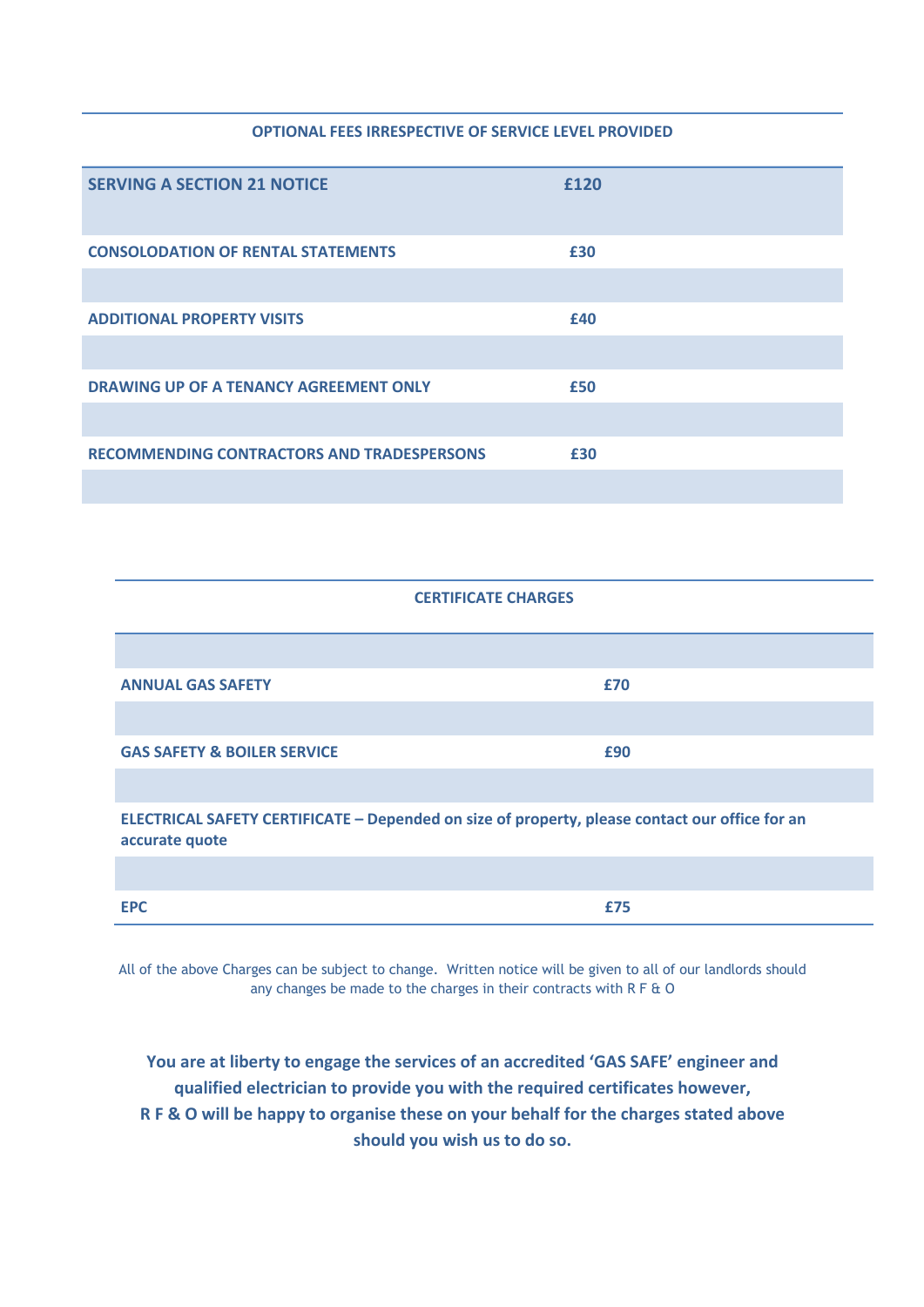**If you have any questions regarding the charges above please call a member of our team and we will be happy to answer any questions or queries you may have.**